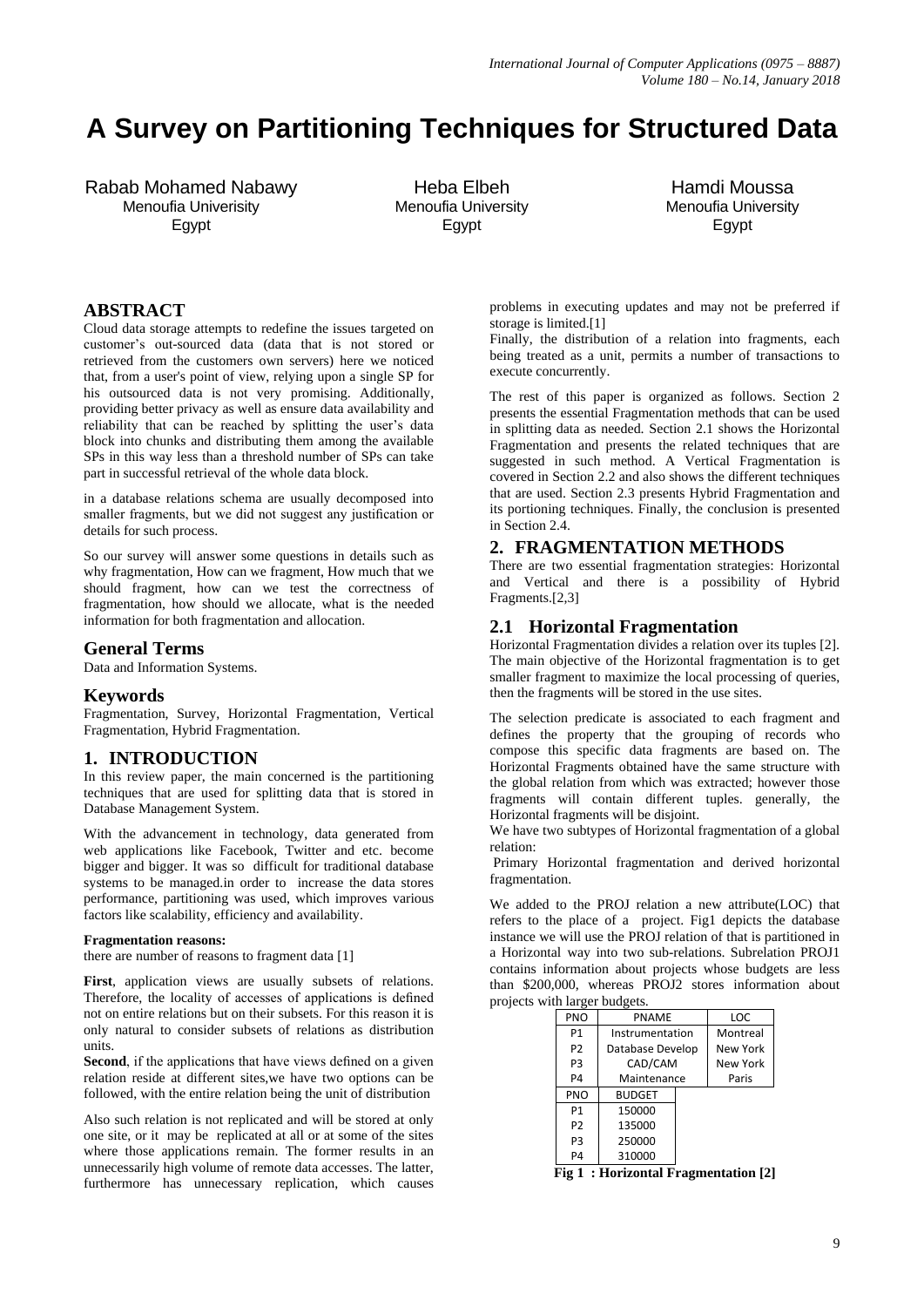#### *2.1.1 Primary Horizontal Fragmentation*

The tuples selection of a relation mainly based upon the properties of the attribute of a specific relation.[2]

This subtype of fragmentation can be obtained by using the selection operator that is used to the global relation and it is illustrated as follow:

 $Ri = \sigma p(R)$ , where σ–selection operator p–fragmentation predicate R–global relation Ri- the result of Horizontal Fragmentation.

we can represent The reconstruction of the global relation R can be accomplished by using the reunion of the fragments as follows:

$$
\bigcup_{i=1}^n R_i
$$

# *2.1.2 Derived Horizontal Fragmentation:*

It is based upon Horizontal Fragmentation of a different global relation and it can be accomplished if there exists a binary correspondence with the the table which is going to be fragmented. The resulted fragments can get by gathering the R relation's tuples with Horizontal Fragments of the S table . After the fragmentation , we finish up with Ri fragments.

Where

$$
R_i = R \triangleright S_i
$$

 $\triangleright$  semi join operator

Z maximum number of fragments to be defined on relation R

Si Horizontal fragments on S as following:  $\sigma F_i(S)$ .

#### *2.1.3 Checking Correctness:*

We should now check correctness for the fragmentation algorithms

#### *2.1.3.1 Completeness.*

The primary Horizontal Fragmentation completeness is based at most upon the selection predicates that are used provided that the selection predicates are complete; the resulting fragmentation is guaranteed to be complete as well. Since the basis of the fragmentation algorithm is a set of complete and minimal predicates, Pr0, completeness is guaranteed therefore no mistakes.

The completeness of the Derived Horizontal Fragmentation is comparatively more difficult to define. The difficulty is due to the fact that the predicate determining the fragmentation

includes two relations. Let us first define the completeness rule officially and then take a look at the following example.

Assume R is a member relation for the link with owner relation S, wherever R and S are fragmented as follows:

 $FR = {R1; R2; \dots, RW}$  and  $FS = {S1; S2; \dots, SW}$ , respectively.

Moreover, let A be the join attribute between R and S. Then for each tuple t of Ri, there should be a tuple t0 of Si So that  $t[A] = t' [A].$ 

As an example, there should be no ASG tuple which has a project number that is not also included in PROJ. likewise, there should be no EMP tuples with TITLE values wherever the same TITLE value does not exist in PAY as well. Such rule is known as referential integrity and ensures that the tuples of any fragment of the member relation also are in the owner relation.

# *2.1.3.2 Reconstruction.*

The reconstruction of a global relation from its fragments is performed using the union operator for both the primary fragmentation and the Derived Horizontal Fragmentation. Thus, for a relation R with fragmentation  $FR = \{R1, R2, \ldots, RW\}$ 

$$
R=\bigcup R_i,\forall R_i \dots FR
$$

#### *2.1.3.3 Disjointness.*

It is easier to construct disjointness of fragmentation for primary than for Derived Horizontal Fragmentation. In the former case, disjointness is guaranteed as long as the minterm predicates determining the fragmentation are exclusive.

In the Derived Fragmentation, though, there is a semi-join involved that adds considerable complexity. Disjointness can be guaranteed if the join graph is simple.

On the other hand, it is needful to check actual tuple values. generally, we do not want a tuple of a member relation to join with two or more tuples of the owner relation in case these tuples are in different fragments of the owner.

#### *2.1.4 Horizontal Partitioning Techniques*

Researchers have suggested a variety of systems and partitioning techniques in order to provide the performance and . Some of them have been listed here:

**Shahidul Islam, August 2010 [4]** suggested a new technique of fragmentation by splitting such relation in a Horizontal way according to locality of precedence of its attributes.

Attribute Locality Precedence (ALP) can be defined as the value of importance of an attribute with respect to sites of a distributed database. The database designer constructs the ALP table for each relation of a DDBMS at the time of designing the database with using modified CRUD (Create, Read, Update, and Delete) matrix and cost functions. They produce a block diagram for their system fragmentation of the relations in case of relational database or classes just in case of object-oriented databases, allocation and replication of the fragments in many sites of the distributed system, and local optimization in each site.



**Mohammed Ibrahim in 2011 [5]** proposed customized ISUD (Insert, Select, Update, Delete) technique (5- layer architecture) which is used efficiently as one of the solutions for the database fragmentation in a distributed environment. This customized ISUD application or user interface facilitates to calculate the total cost of an attribute from different sites and also calculate individual cost of an attribute with respect to defined predicate at the nominated site. One of the main objectives of this proposed customized ISUD technique is to show the highest precedence value of the attribute (ALP value) in graphic form, it also motivates the database administrator or end-users to take decisions for fragmenting the relations at the initial stage of the distributed database environment. Thus by observing the graphical statistics of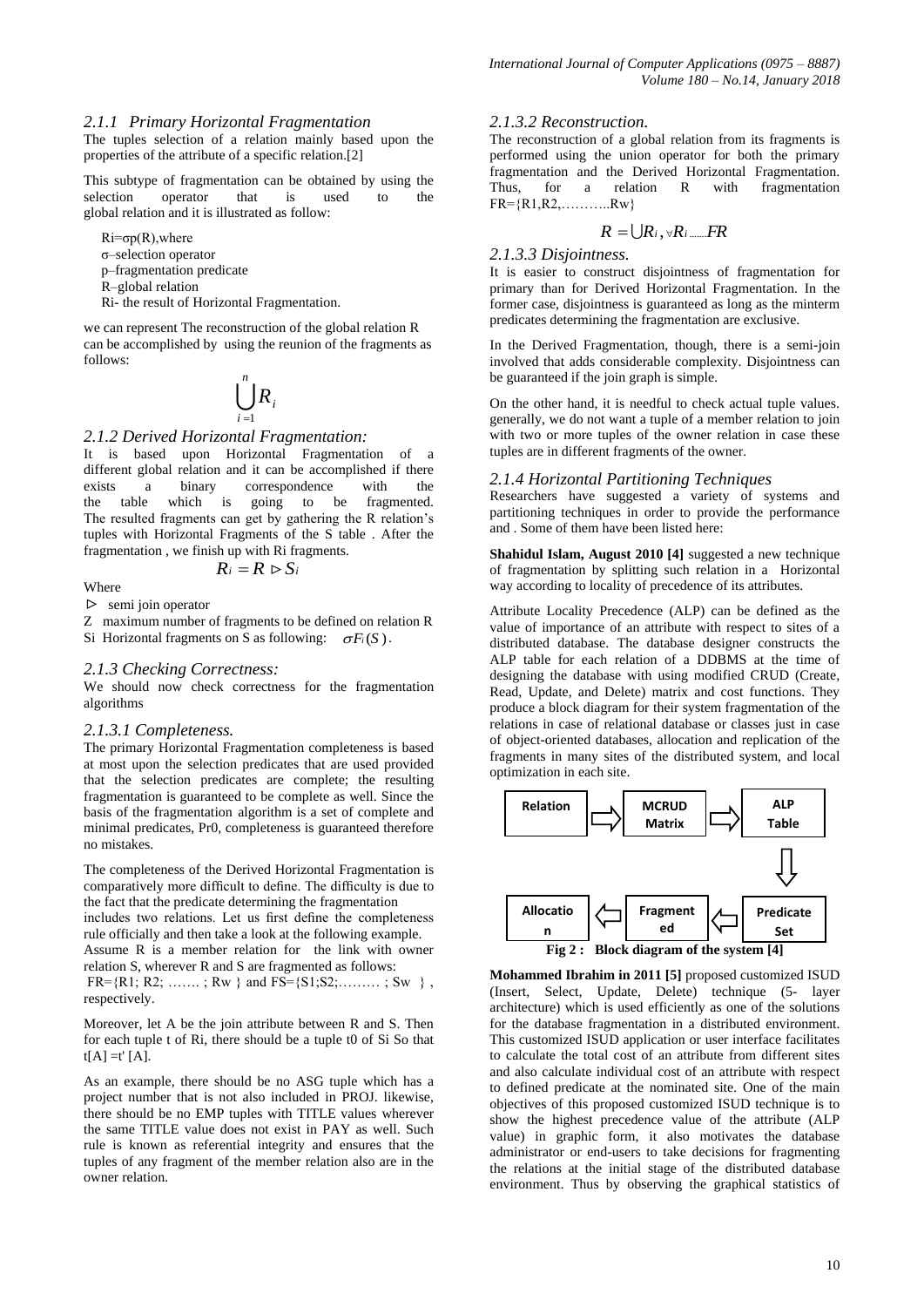ALP (Attribute locality precedence) table, we can easily evaluate or measure the performance of the algorithm by having different operational changes of inputs in ISUD frequencies.

**Van Nghia Luong, Ha Huy Cuong Nguyen And Van Son**  Le In 2014 [6] proposed an algorithm that builds the initial equivalence relation that based upon the distance threshold. This threshold is also based on the techniques of knowledgeoriented clustering for both of Horizontal and Vertical fragmentation. In the Algorithm they used the Similarity measures. Experimental results are carrying on the small data set match fragmented results based on the traditional algorithm. During the algorithm the Execution time and data fragmentation significantly reduced while the complexity of their algorithm is stable.

**Rizik M. H. Al-Sayyed1, in 2014** [7] proposed a new approach that attains efficiently and effectively the objectives of the data fragmentation, data allocation and network sites clustering. The suggestion plays a role on splitting the data relations into pair-wise disjoint fragments by using Horizontal fragmentation technique and determine whether each fragment should be allocated or not in the network sites, wherever allocation advantage outweighs the cost relying on the high-performance clustering technique. To show the performance of the proposed suggestion, they performed experimental studies on real database application at many networks connectivity. The achieved results proved to achieve minimum total data transaction costs between different sites, it reduces the amount of redundant data to be reached between these sites and improved the overall DDBMS performance.<br> $R = R_1 \triangleright \lhd R_2 \triangleright \lhd \ldots \lhd \lhd R_m$ 

$$
R = R_1 \triangleright \triangleleft R_2 \triangleright \triangleleft .... \triangleright \triangleleft R_m
$$

**Ms.P.R.Bhuyar on May 2015 [8**] offered a Horizontal fragmentation technique of a relation according to the locality of precedence of its attributes. Making suitable fragmentation of the relations and allocation of the fragments is the main research area in distributed databases. Many techniques have been suggested by the researchers using empirical knowledge of data access and query frequencies. But the suitable fragmentation and allocation at the initial stage of a distributed database have not yet been addressed. In this suggestion, they showed that a fragmentation technique to split relations of a distributed database correctly at the initial stage when no data access statistics and query execution frequencies are available. Using such technique, there is no additional complexity added for fragment allocation to the sites of a distributed database like fragmentation is synchronized with allocation. So the performance of a DDBMS can be improved significantly by avoiding frequent remote access and high data transfer among the sites.

# **2.2 Vertical Fragmentation**

Of a relation R consists of grouping attributes together which they are used by some applications [2]. The output of the Vertical Fragments contains groups of various attributes but having the same tuple. For each fragment that is resulted has to contain the primary key so as to be able to rebuild the global relation R. The Vertical Fragmentation has specific operator is a projection. Vertical Fragmentation has two significant ways:

#### **By attributes partitioning or by attributes grouping.**

First by attribute partitioning fragmentation is that we have attribute to keep the link between fragments, then the output fragments will be distinct. Furthermore, for attribute grouping fragmentation, the output fragments have to have at least one common attribute. This is affecting the update process which becomes more difficult due to this necessary redundancy. Assume that R is a relation having the attributes {A1, A2,...... An}. The classification of Vertical Fragmentation based on attributes set {Aj, Aj+1,....., Ak} should be written as the *R A A A R i j j k j n k n* , 1, ............. . 1 , 1 ( ), following:

$$
R_i = \pi A_j, A_{j+1, \dots, m} A_k . (R), 1 \leq j \leq n, 1 \leq k \leq n \text{ Where}
$$

#### **- projection operator;**

*A A A j j k* , 1, ............. **. - Fragmentation attributes set;**

$$
R_i
$$
 - Output of Vertical fragment

The reconstruction of the general relation R is attained by joining up the resulted fragments as follows:

An optimal Vertical fragmentation is the one that the application in it can be access only one fragment locally stored. Such apps which need data from two or more Vertical fragments stored in various sites – but they are slower than<br>expected because of requesting many join expected because of requesting many join operation between fragments through many sites.

Figure2 presents the PROJ relation partitioned in a Vertical way into two sub-relations, PROJ1 and PROJ2.

PROJ1 contains the information about project budgets, whereas PROJ2 contains project names and locations. It is important to notice that the primary key to the relation (PNO) is included in both fragments.

The fragmentation method, of course, is nested. If the nesting is of different types, one gets hybrid fragmentation. Even though we do not treat hybrid fragmentation as a primitive fragmentation strategy, many real-life partitioning may be a hybrid.

| Emp<br><b>ENO</b> | <b>ENAME</b>    | Title      | <b>ENO</b>     | PNO            | <b>RESP</b> | <b>DUR</b> |
|-------------------|-----------------|------------|----------------|----------------|-------------|------------|
| E1                | J Doe           | Elect.Eng  | E1             | P1             | Manager     | 12         |
| E2                | M.Smith         | Syst.Anal. | E <sub>2</sub> | P <sub>1</sub> | Analyst     | 24         |
| E <sub>3</sub>    | A.Lee           | MechEng    | E2             | P <sub>2</sub> | Analyst     | 6          |
| E <sub>4</sub>    | <b>J</b> Miller | Program.   | E <sub>3</sub> | P <sub>3</sub> | Consultant  | 10         |
| E <sub>5</sub>    | <b>B</b> .Casey | Syst.Anal. | E <sub>3</sub> | P <sub>4</sub> | Engineer    | 48         |
| E <sub>6</sub>    | L Chu           | Elect.Eng  | E4             | P <sub>2</sub> | Programmer  | 18         |
| E7                | R. Davis        | Mech.Eng.  | E5             | P2             | Manager     | 24         |
| E8                |                 |            | E6             | <b>P4</b>      | Manager     | 48         |
|                   | <b>Jones</b>    | Syst.Anal  | E7             | P <sub>3</sub> | Engineer    | 36         |
|                   |                 |            | E8             | P <sub>3</sub> | Manager     | 40         |

| PNO            | PNAME           | <b>BUDGE</b> | LOC        | Title      | SAL   |
|----------------|-----------------|--------------|------------|------------|-------|
|                |                 |              |            | Elect.Eng  | 40000 |
| P <sub>1</sub> | Instrumentation | 150000       | Montreal   | Syst.Anal. | 34000 |
| P <sub>2</sub> | Database        | 135000       | <b>New</b> | Mech.Eng.  | 27000 |
|                | Develop         |              | York       | Programm.  | 24000 |
|                | <b>CAD/CAM</b>  | 250000       | New        |            |       |
| P3             |                 |              | York       |            |       |
| P <sub>4</sub> | Maintenance     | 310000       | Paris      |            |       |

**Fig.3 : Vertical Fragmentation [1]**

# *2.2.1 Checking for Correctness*

#### *2.2.1.1 Completeness.*

Completeness is warranted by the PARTITION algorithm since in case attribute of the general relation is assigned to one of the fragments. As attributes A over which the relation R is defined consists of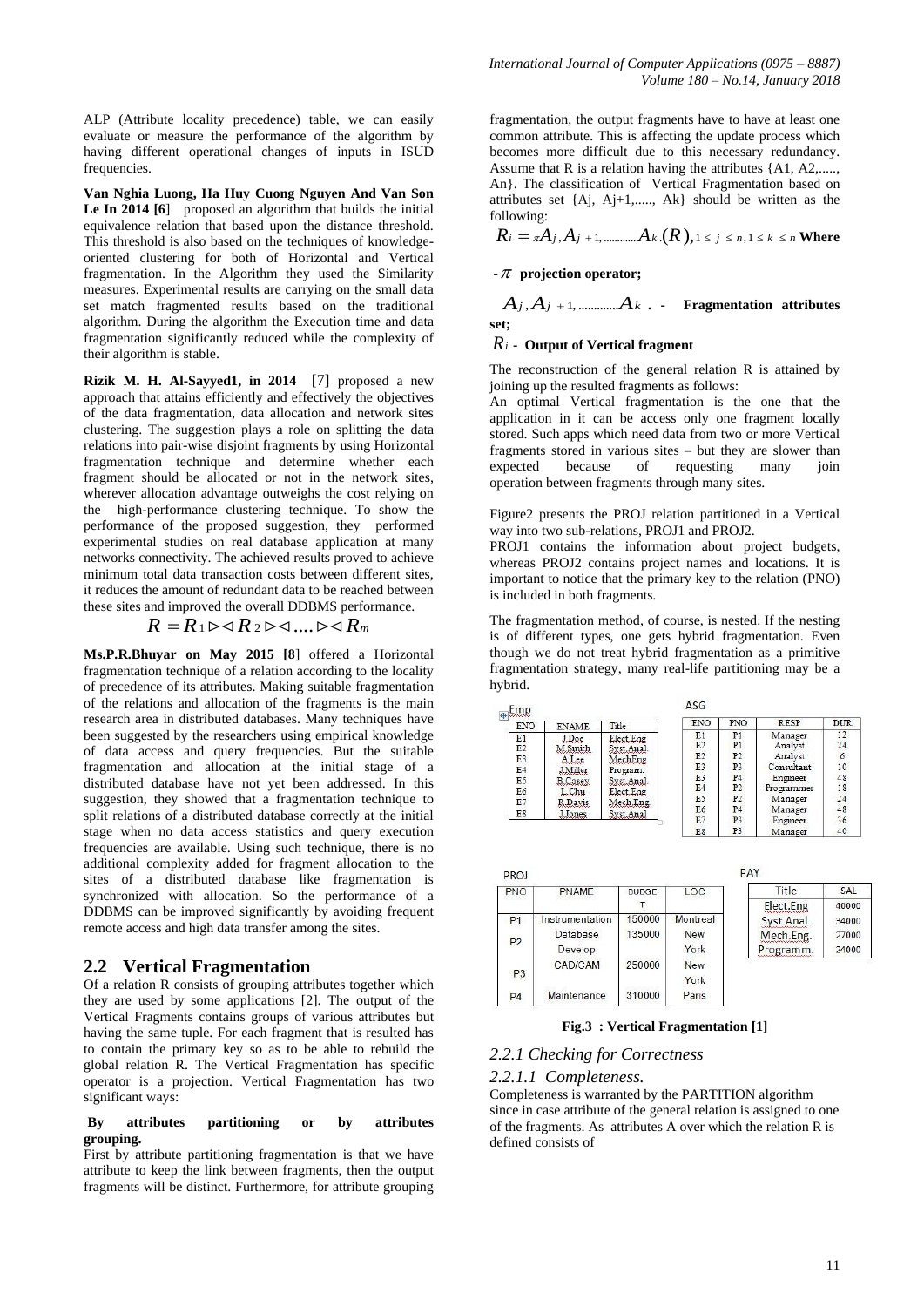$$
A = \bigcup R_i
$$
  
\n
$$
R = \triangleright \triangleleft_k R_i, \forall R_i \in F_R
$$
  
\n
$$
\sigma_n(\Pi_{a1, \dots, a_n}(R))
$$

*2.2.1.2 Disjointness*

As indicated previously, the disjointness of fragments is not significant in Vertical Fragmentation as in Horizontal Fragmentation. here there exist two cases:

1. TIDs are used, in case the fragments are disjoint since the TIDs that are replicated in each fragment

2- The key attributes are replicated in each fragment, in case one cannot completeness of Vertical Fragmentation is ensured.

$$
R = \Rightarrow \langle kR_i, \forall R_i \in F_R
$$

*2.2.1.3 Re-construction.*

The reconstruction of the original general relation is possibly made by the join operation. Therefore, a relation R with Vertical fragmentation

 $FR = \{R1; R2; \dots; Rr\}$  and key attribute(s) K,

#### *2.2.2 Vertical Partitioning Techniques*

**Eltayeb Salih Abuelyaman On January 2008 [9]** proposed a scheme for Vertical partitioning of a database at the design cycle. in case a partition is formed, attributes are distributed among various systems or even throughout many geographical locations. This may result in cases where a query may include attributes that are located at various sites. The scheme sets the hit ratio of a partition. Therefore it falls below a predetermined threshold, the partition is changed. Though no proof is provided, experimental data showed that moving an attribute that is loosely coupled to a different subset in a partition makes efficient hit ratio. The simulator was built to test the suggested algorithm. Results of various simulation runs are coordinated with the hypothesis. That is, the suggested algorithm enables a reliable distribution of newly designed database tables through various storage devices based upon a predetermined hit ratio.

**The significant advantage** of the suggested algorithm is that a database designer doesn't need to wait for experimental data on query frequencies before partitioning a database.

**Shahidul Islam In 2010** [10] provided a fragmentation technique which can be applied at the initial stage of database design of distributed database system. They have proposed a single algorithm for both fragmentation and allocation which can be done simultaneously. They have said that this technique can be used for initial fragmentation problem of relational database for any distributed database systems (Horizontal, Vertical or Hybrid Fragmentation).

**Van Nghia Luong, In 2015 [11]** proposed an algorithm that constructs the initial equivalence relation based upon the distance threshold. Such threshold is based on knowledgeoriented clustering techniques for both Horizontal and Vertical fragmentation. Similarity measures that are used in the algorithms are the measures that are developed from the classical measures. Experimental results performed on the small data set match fragmented results based mainly on the classical algorithm. Execution time and data fragmentation significantly reduced however the complexity of our

algorithm in the general case is fixed.

**Tejashri S.Nimbalkar, Sep.-2016 [12]** used Vertical Fragmentation to propose a novel Integrated Fragmentation clustering allocation approach for increasing care admissions and decrease care difficulties on the suggestion that manages the web service computing that is demanded to promote telemedicine database system performance. Such suggestion focused on large-scale networks involving a large number of sites over the cloud. To perform more intelligent data redistribution, they apply various types of clustering algorithms and introduce search-based techniques. The security concerns that are needed for addressing over data fragments will be taken into consideration for better results.

#### **2.3 Hybrid Fragmentation**

The mixed fragment can be attained by getting Vertical Fragmentation of a Horizontal Fragmentation of Such relation R or via Horizontal Fragmentation of a Vertical Fragmentation of such relation R. this fragmentation type can be attained by using the selection and projection operators as following:

$$
\sigma_p(\Pi_{a1,\dots,an}(R)) \text{ or } \\\Pi_{a1,\dots,\dots,an}(\sigma_p(R))
$$

#### *2.3.1 Hybrid Partitioning Techniques*

**S. Jagannatha1 , In 2011 [13]** presented a UML model, which assists in representing the fragmentation of Distributed Databases. The more precision about the frequency of a transaction gives more visibility for mixed fragmentation. In this suggestion they attempted to present a UML2.0 based on modeling for Distributed Databases Design Fragmentation. It explains the validity of the model by using a case study using the notion of attribute usage matrix, predicate usage matrix. Based upon these it is simple to determine the set of use cases that can be mixed fragmented. They suggested simulating mixed fragmentation in the distributed database design and estimate the performance.

described architecture Fragmentation, allocation. Fragment Allocation method is designed to face the requirements of clustering sites and sets the fragment allocation in a distributed database system, reducing the communication cost between sites, and improving the performance in a heterogeneous network environment system. The clustering method is developed mainly to gather the sites into clusters, which assists in reducing the communication costs between the sites over the allocation process. Fragment Allocation Method is developed to improve system performance by increasing the availability and reliability wherever various copies of the same fragments are allocated.

#### **3. DISCUSSION**

Table 1 shows the summary of the classification of fragmentation methods techniques presented by the papers authors , according to this discussion it is clear that papers [4,5,6,7,8] present Horizontal Fragmentation and shows that which one achieves the correctness rules and improves the performance though papers [9,10,11,12] present Vertical Fragmentation and also shows which one achieves all the correctness rules.

# **4. CONCLUSION**

This Paper discussed, in details, the algorithms that anyone can use in order to fragment a relational schema in different ways. Such algorithms have been developed independently and there is no certain design methodology that merges the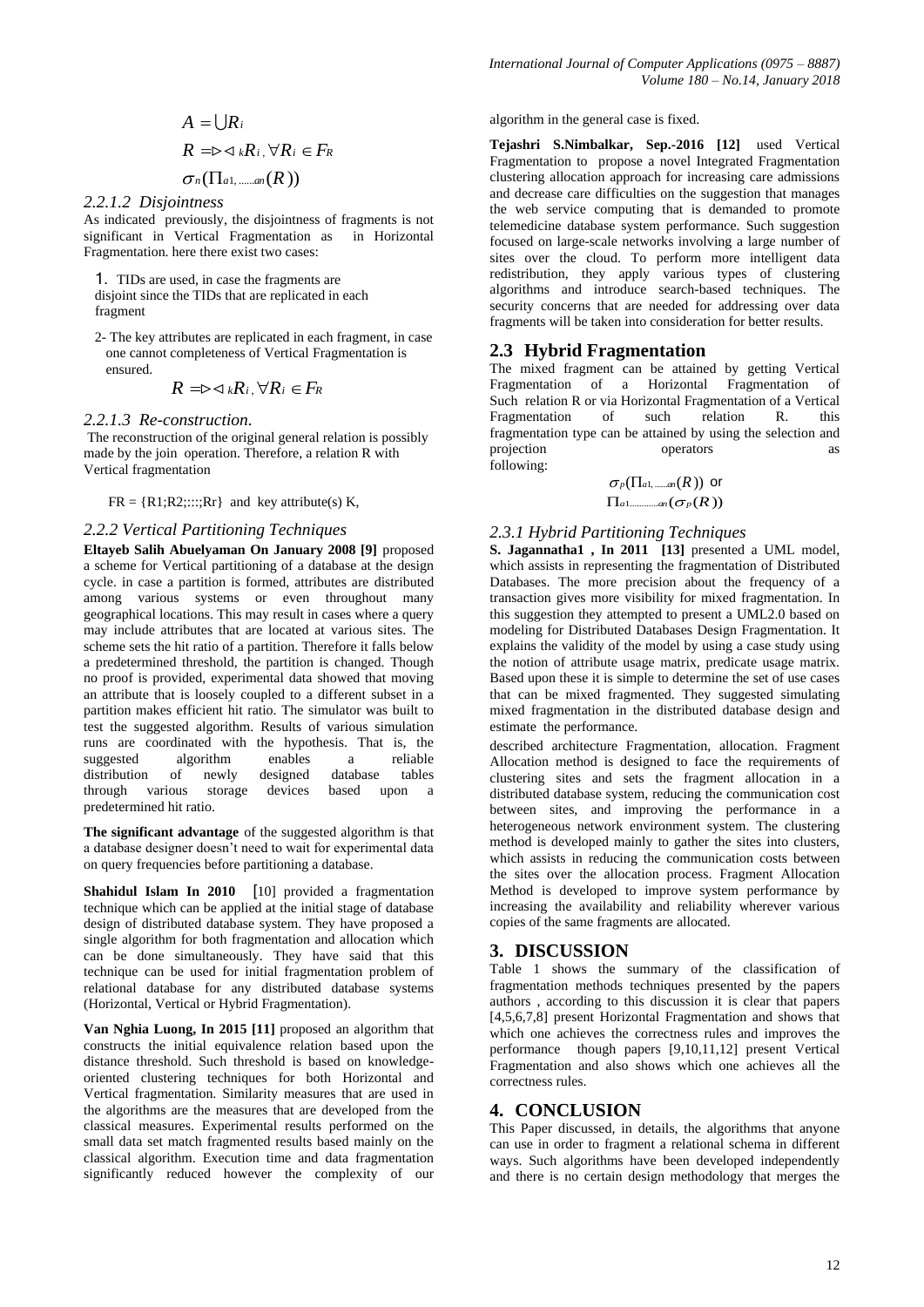Horizontal and Vertical partitioning techniques. If one starts with general relation, there exist algorithms to decompose it horizontally as well as algorithms to decompose it vertically into a set of fragment relations. While, there are no algorithms that can fragment a general relation into a group of fragment relations some of which are decomposed in a Horizontal way and the others is Vertical. It is usually indicated that most real-life fragmentations would be mixed, so, would involve Horizontal and Vertical partitioning of a relation, but such methodology of the research is to complete or achieve this is lacking. Thus, that s a distribution design methodology which involves the Horizontal and Vertical Fragmentation Algorithms and uses them as a part of a general strategy. This methodology should take the general relation together with a set of design criteria and get with a group of fragments some of which are attained by Horizontal and others obtained by Vertical Fragmentation.

One direction of future work is to test the optimization opportunities of fragmentation models. It would also be nice to determine what are the other optimizations are possible for a hybrid of vertical and horizontal fragmentation and how we can determine hybrid fragmentation schemas automatically.

# **5. REFERENCES**

- [1] Shahidul Islam Khan "A New Fragmentation and Allocation Technique for Distributed atabase System" ,Database Systems Journal vol. VII, PP 34-51. 2/2016
- [2] Anca-Georgiana Fodor ,Ion Lungu, "Implementation Of Fragmentation And Replication Methods In Distributed Systems", Journal of Information Systems & Operations Management, Vol. 10 Issue 2, Pp373-383. 11p. 2016.
- [3] Aakanksha Jumle\* and Swati Ahirrao," A Survey of Different Data Partitioning Techniques" I J C T A, 10(8), pp. 535-541, 2017
- [4] Shahidul Islam Khan and A. S. M. Latiful Hoque, "A New Technique for Database Fragmentation in Distributed Systems", International Journal of Computer Applications (0975 – 8887) Volume 5– No.9, 2010
- [5] Mohammed Ibrahim Shareef And Wail Al-Rawi, "The Customized Database Fragmentation Technique in Distributed Database Systems." Computer and Electrical Engineering; University of Jönköping / JTH, Computer and Electrical Engineering, 2011
- [6] Van Nghia Loung , Ha Huy Cuong Nguyen and Van Son Le," An improvement on fragmentation in DistributionDatabase Design Based on Knowledge-Oriented Clustering Techniques" , International Journal of Computer Applications (0975 – 8887) Volume 5– No.9, August 2010
- [7] Rizik M. H. Al-Sayyed1, Fawaz A. Al Zaghoul1, Dima Suleiman1, Mariam triq1,Ismail Hababeh "A New Approach for Database Fragmentation and Allocation to Improve the Distributed Database Management System Performance. " , Journal of Software Engineering and Applications, 891-905 Published SciRes, October 2014.
- [8] Ms.P.R.Bhuyar, Dr.A.D.Gawande and Prof. A.B.Deshmukh "Horizontal Fragmentation Technique in Distributed Database", International Journal of Scientific

and Research Publications, Volume 2, Issue 5 ,May 2012

- [9] Eltayeb Salih Abuelyaman," An Optimized Scheme for Vertical Partitioning of a Distributed Database." IJCSNS International Journal of Computer Science and Network Security, VOL.8 No.1, January 2008.
- [10] Shahidul Islam Khan and Dr. A. S. M. Latiful Hoque " Efficient Partitioning of Large Databases without Query Statistics " Database Systems Journal vol. VII, 2016
- [11] Van Nghia Loung , Ha Huy Cuong Nguyen and Van Son Le In 2015," An improvement on fragmentation in DistributionDatabase Design Based on Knowledge-Oriented Clustering Techniques" , International Journal of Computer Applications (0975 – 8887) Volume 5– No.9, August 2010
- [12] Tejashri S. Nimbalkar, Nagaraju Bogiri ,"Integrated Fragmentation Clustering Allocation Approach For Promote WebTelemedicine Database System " International Journal of Advances in Electronics and Computer Science, Volume-3, Issue-9, Sep.-2016
- [13] S. Jagannatha1 , M.Mrunalini1 , T V Suresh Kumar1 , K Rajani Kanth1 1 M S Ramaiah, "Modeling of Mixed Fragmentation in Distributed Database Using UML 2.0 ", International Conference on Computer Engineering and Applications IPCSIT vol.2 IACSIT Press, Singapore 2011.